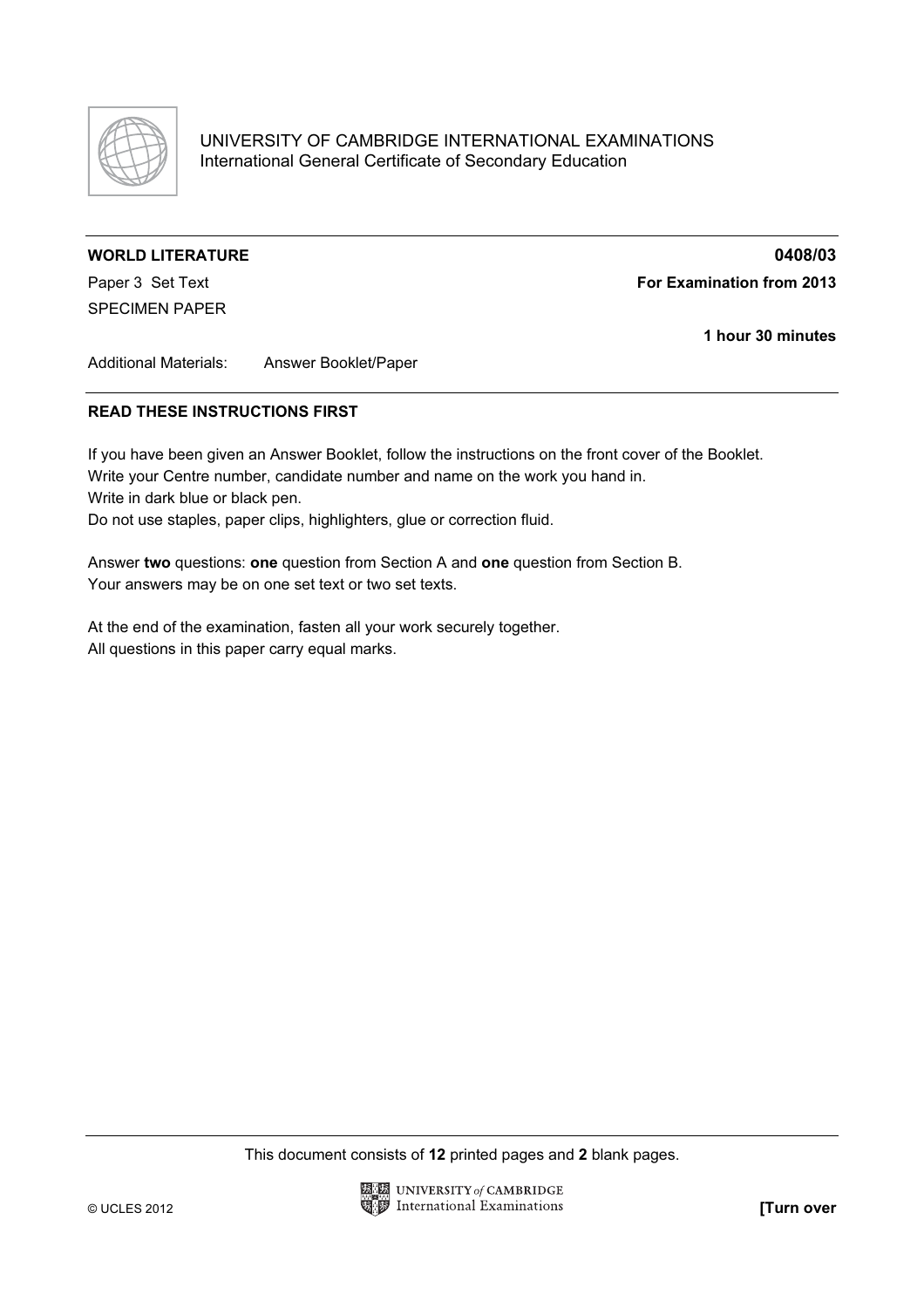### Section A

Answer one question from this section.

Remember to support your ideas with details from the writing.

#### JEAN ANOUILH: Antigone

- 1 Read this extract, and then answer the question that follows it:
	- Nurse: (angry). A nice thing for a king's daughter, I must say! You half kill yourself to bring them up, but they're all the same . . . And yet you used not to be like the others, preening in front of the glass and putting rouge on their lips and trying to attract attention. The times I've said to myself, 'My goodness, this child isn't vain enough! For ever in the same dress, with her hair all over the place – the lads'll all be after Ismene with her curls and her ribbons, and this one'll be left on my hands!' And all the time you were just like your sister – worse, you little hypocrite! . . . Who is it? Some young layabout, I suppose? A boy you can't even introduce to your family as the one you love and want to marry? That's it, isn't it? . . . Isn't it? Answer me, you brazen hussy!

Pause.

- Antigone: (with a faint smile again). Yes, Nurse. That's it.
- Nurse: 'Yes', she says! Heaven help us! I've had her since she was a tiny tot, I promised her mother I'd make a respectable young woman of her – and now look! But you haven't heard the last of this, my girl! I may only be your nurse, and you may treat me like an old fool, but your uncle Creon's going to find out about this I can tell you!
- Antigone: (suddenly weary). Yes, Nan. I know. Leave me alone now. 20
- Nurse: And do you know what he's going to say when he hears about you getting up in the middle of the night? And what about Haemon, your fiancé? She's engaged, and she gets up at four in the morning to gad about with someone else! And then she wants to be left alone – her highness doesn't want anyone to say anything about it! Do you know what I ought to do? I ought to give you a good spanking, like when you were a little girl.
- Antigone: Don't make a fuss, Nan. You oughtn't to be too cross this morning.
- Nurse: Not make a fuss! When I think how I promised her mother . . . ! What would she say if she were here? 'You silly old fool,' she'd say – 'so you couldn't keep my little girl virtuous for me! For ever fussing over them with cardigans so they shan't catch cold and egg custards to build up their strength. But at four in the morning, when you're really needed, you're sleeping like a log, you who claim you never get a wink all night, so you let them slip out of the house as easy as pie, and when you get there the bed's stone cold!' That's what your mother'lI say to me up there, when I go. And I'll be so ashamed I could die, if I wasn't dead already, and all I'll be able to do is hang my head and say, 'Yes, Lady Jocasta – you're absolutely right.'

5

10

15

25

30

35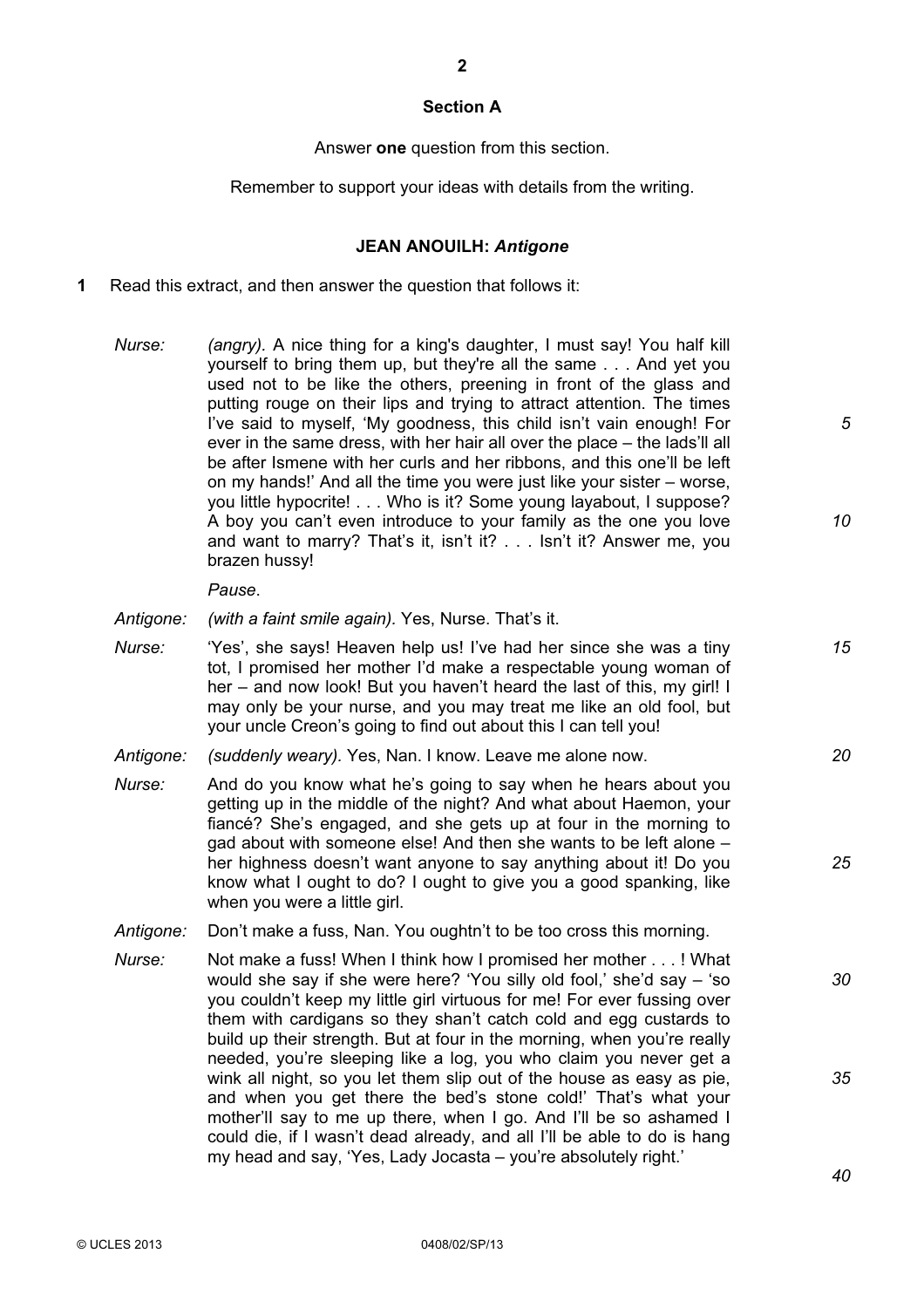- Antigone: Stop crying, Nan. You'll be able to look her straight in the eye, and she'll thank you for taking such good care of me. She knows why I went out this morning.
- Nurse: You haven't got a sweetheart?

Antigone: No. 45

- Nurse: So you've been making fun of me? I suppose it's because I'm old. You were always my favourite. And though your sister was easier to manage, I thought it was you who loved me best, too. But if you did love me you'd have told me the truth. Why was the bed empty when I came to tuck you in? 50
- Antigone: Please don't cry. (She kisses her.) Come along, my little old red apple. Do you remember when I used to rub your cheeks till they shone? Don't fill all these little furrows with tears for nothing. I am virtuous, I swear I have no other sweetheart than Haemon. If you like, I'll swear I never shall. Save your tears – you may have need of them. When you cry I feel like a little girl again. And I mustn't be little today.

 How does Anouilh vividly portray the Nurse's character and relationship with Antigone in this passage?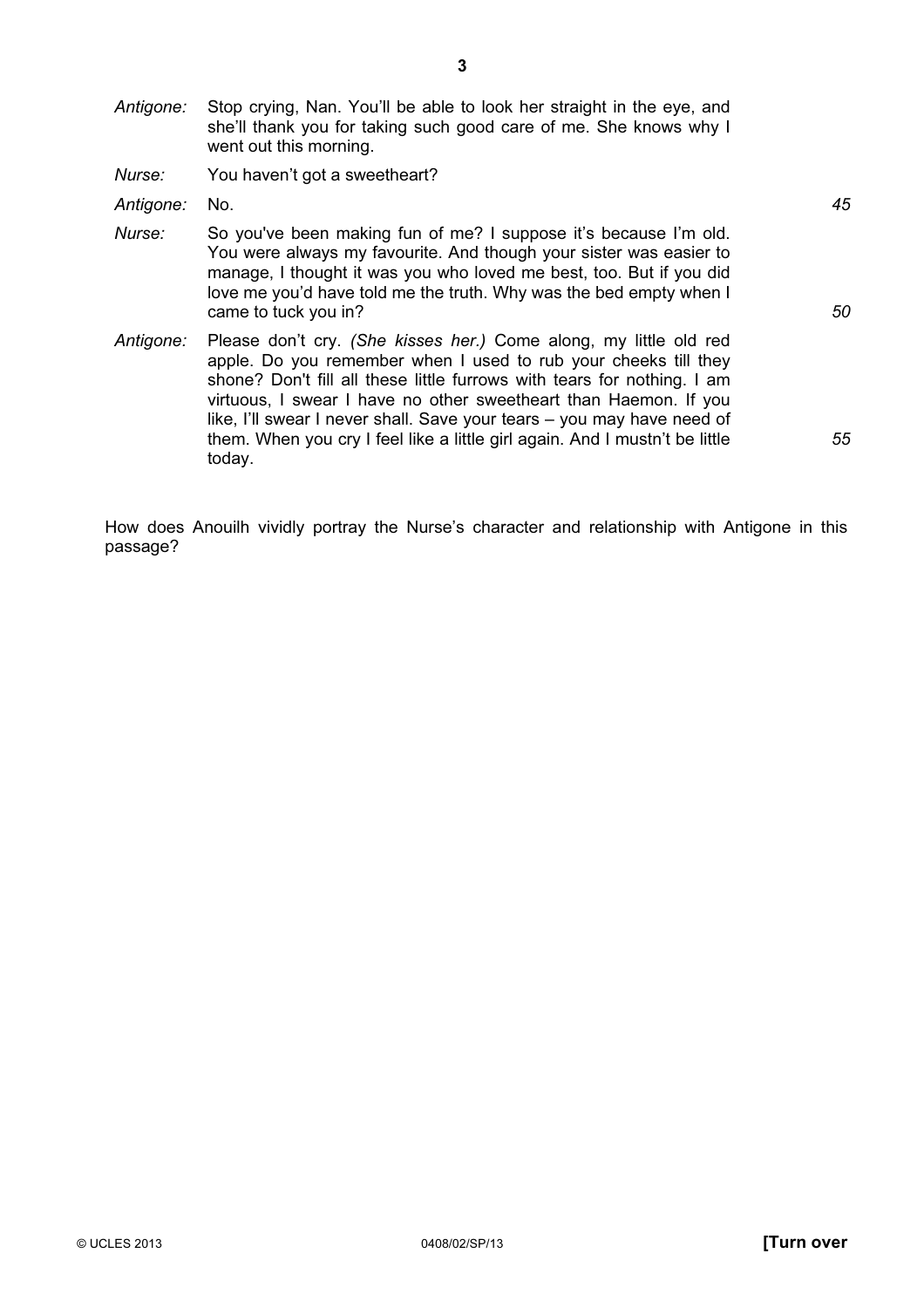#### ANITA DESAI: Games at Twilight and Other Stories

2 Read this extract, and then answer the question that follows it:

 He complained that his heavy body sank into it as into a hammock, that the strings cut into him, that he could not turn on that wobbling net in which he was caught like some dying fish, gasping for air. It was no cooler than it had been indoors, he complained – there was not the slightest breeze, and the dust was stifling.  $5$ 

 Otima soon lost the lightheartedness that had come to her with this unaccustomed change of scene. She tired of dragging around the pillows and piling up the bolsters, helping him into a sitting position and then lowering him into a horizontal one, bringing him his medicines, fanning him with a palm leaf and eventually of his groans and sobs as well. Finally she gave up and collapsed onto her own string bed, lying there exhausted and sleepless, too distracted by the sound of traffic to sleep. All through the night her husband moaned and gasped for air. Towards dawn it was so bad that she had to get up and massage his chest. When done long and patiently enough, it seemed to relieve him.

 'Now lie down for a while. I'll go and get some iced water for your head,' she said, lowering him onto the bed, and went tiredly down the stairs like some bundle of damp washing slowly falling. Her eyes drooped, heavy bags held the tiredness under them.

 To her surprise, there was a light on in their flat. Then she heard the ticking of the fan. She had forgotten to turn it off when they went up to the terrace and it seemed the electricity had been switched on again, earlier than they had expected. The relief of it brought her energy back in a bound. She bustled up the stairs. I'll bring him down – he'll get some hours of sleep after all, she told herself.

 'It's all right,' she called out as she went up to the terrace again. 'The electricity is on again. Come, I'll help you down – you'll get some sleep in your own bed after all.'

'Leave me alone, he replied, quite gently.

 'Why? Why?' she cried. 'I'll help you. You can get into your own bed, you'll be quite comfortable—'

'Leave me alone,' he said again in that still voice. 'It is cool now.' 30

 It was. Morning had stirred up some breeze off the sluggish river Jumna beneath the city walls, and it was carried over the rooftops of the stifled city, pale and fresh and delicate. It brought with it the morning light, as delicate and sweet as the breeze itself, a pure pallor unlike the livid glow of artificial lights. This lifted higher and higher into the dome of the sky, diluting the darkness there till it, too, grew pale, and gradually shades of blue and mauve tinted it lightly.

 The old man lay flat and still, gazing up, his mouth hanging open as if to let it pour into him, as cool and fresh as water.

 Then, with a swirl and flutter of feathers, a flock of pigeons hurtled upwards and spread out against the dome of the sky – opalescent, sunlit, like small pearls. They caught the light as they rose, turned brighter till they turned at last into crystals, into prisms of light. Then they disappeared into the soft, deep blue of the morning.

How effective do you find this ending to Pigeons at Daybreak?

10

20

15

25

35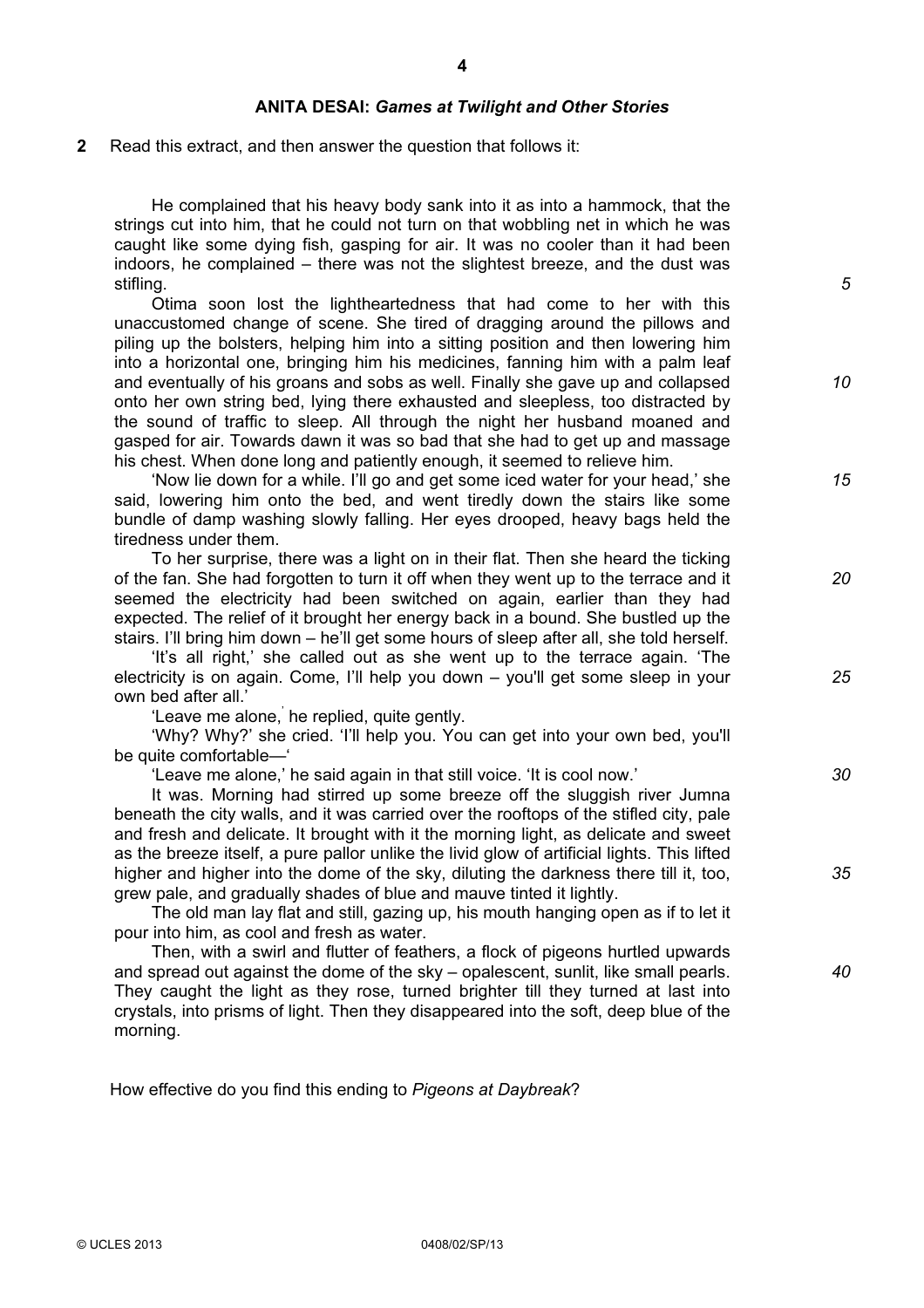BLANK PAGE

5

Turn over for Question 3.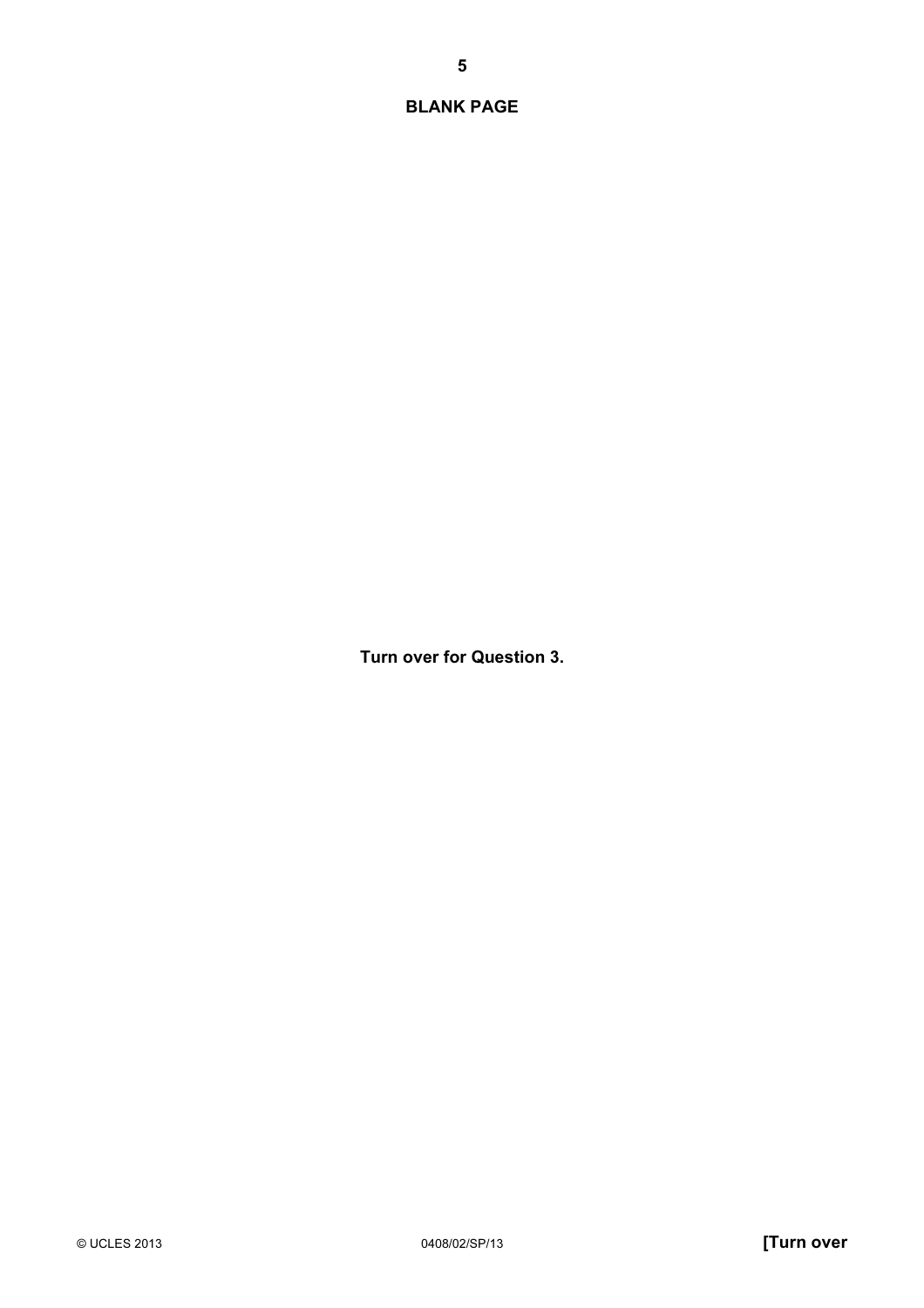# ATHOL FUGARD: "Master Harold"… and the Boys

3 Read this extract, and then answer the question that follows it:

| Willie: | (Singing as he works)<br>"She was scandalizin' my name,<br>She took my money<br>She called me honey                                                                                                                                                                                             |    |
|---------|-------------------------------------------------------------------------------------------------------------------------------------------------------------------------------------------------------------------------------------------------------------------------------------------------|----|
|         | But she was scandalizin' my name.<br>Called it love but was playin' a game"<br>(He gets up and moves the bucket. Stands thinking for a moment,<br>then, raising his arms to hold an imaginary partner, he launches into<br>an intricate ballroom dance step. Although a mildly comic figure, he | 5  |
|         | reveals a reasonable degree of accomplishment)<br>Hey, Sam.<br>(Sam, absorbed in the comic book, does not respond)<br>Hey, Boet Sam!<br>(Sam looks up)                                                                                                                                          | 10 |
|         | I'm getting it. The quickstep. Look now and tell me. (He repeats the<br>step) Well?                                                                                                                                                                                                             | 15 |
| Sam:    | (Encouragingly) Show me again.                                                                                                                                                                                                                                                                  |    |
| Willie  | Okay, count for me.                                                                                                                                                                                                                                                                             |    |
| Sam:    | Ready?                                                                                                                                                                                                                                                                                          |    |
| Willie  | Ready.                                                                                                                                                                                                                                                                                          | 20 |
| Sam:    | Five, six, seven, eight (Willie starts to dance) A-n-d one two three<br>four and one two three four. (Ad libbing as Willie dances) Your<br>shoulders, Willie your shoulders! Don't look down! Look happy,<br>Willie! Relax, Willie!                                                             |    |
| Willie  | (Desperate but still dancing) I am relax.                                                                                                                                                                                                                                                       | 25 |
| Sam:    | No, you're not.                                                                                                                                                                                                                                                                                 |    |
| Willie  | (He falters) Ag no man, Sam! Mustn't talk. You make me make<br>mistakes.                                                                                                                                                                                                                        |    |
| Sam:    | But you're too stiff.                                                                                                                                                                                                                                                                           |    |
| Willie  | Yesterday I'm not straight today I'm too stiff!                                                                                                                                                                                                                                                 | 30 |
| Sam:    | Well, you are. You asked me and I'm telling you.                                                                                                                                                                                                                                                |    |
| Willie  | Where?                                                                                                                                                                                                                                                                                          |    |
| Sam:    | Everywhere. Try to glide through it.                                                                                                                                                                                                                                                            |    |
| Willie  | Glide?                                                                                                                                                                                                                                                                                          |    |
| Sam:    | Ja, make it smooth. And give it more style. It must look like you're<br>enjoying yourself.                                                                                                                                                                                                      | 35 |
| Willie  | (Emphatically) I wasn't.                                                                                                                                                                                                                                                                        |    |
| Sam:    | Exactly.                                                                                                                                                                                                                                                                                        |    |
| Willie  | How can I enjoy myself? Not straight, too stiff and now it's also glide,<br>give it more style, make it smooth. Haai! Is hard to remember all<br>those things, Boet Sam.                                                                                                                        | 40 |
| Sam:    | That's your trouble. You're trying too hard.                                                                                                                                                                                                                                                    |    |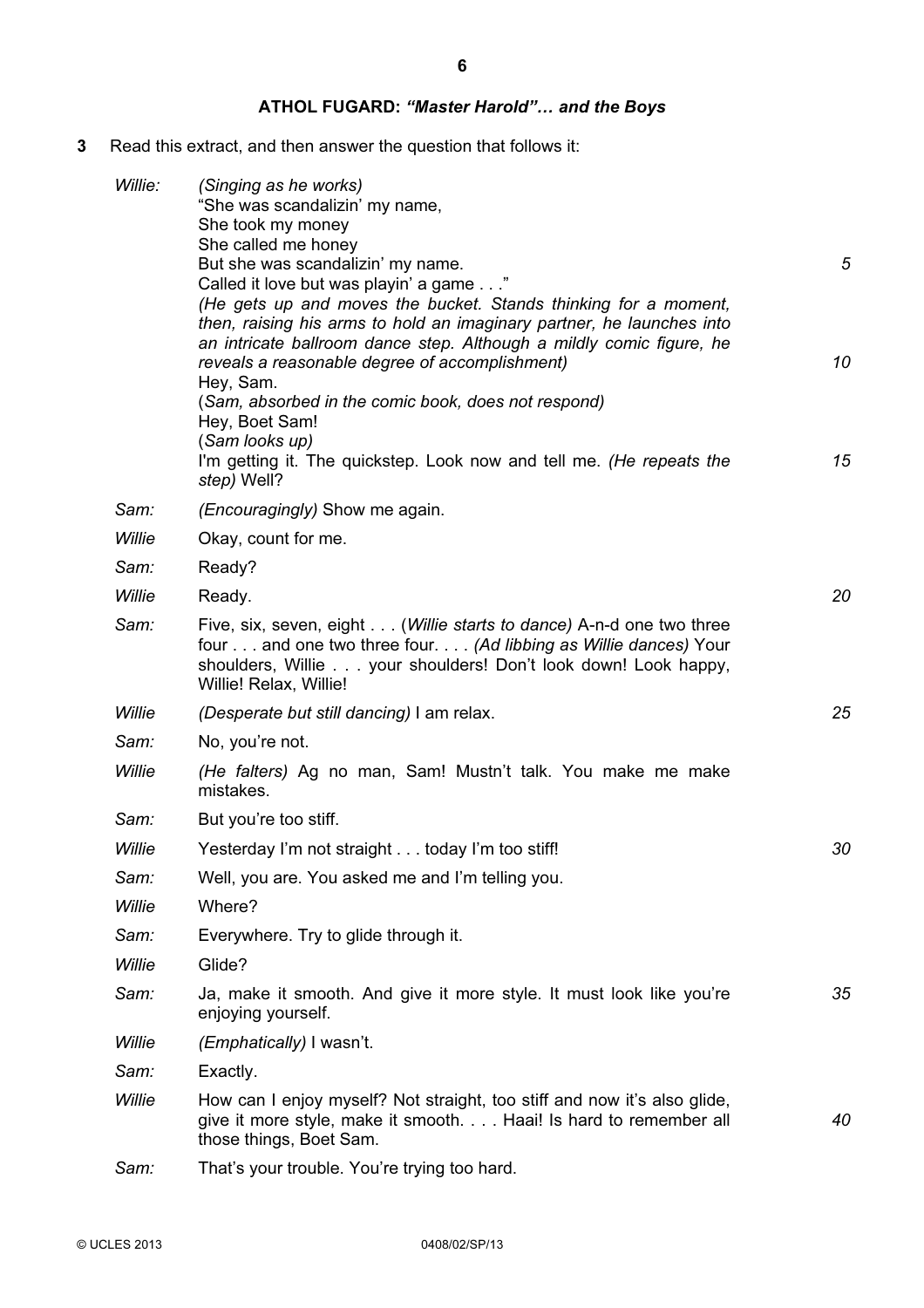| Willie | I try hard because it is hard.                                                                                                                                                                                                                                                                  |    |
|--------|-------------------------------------------------------------------------------------------------------------------------------------------------------------------------------------------------------------------------------------------------------------------------------------------------|----|
| Sam:   | But don't let me see it. The secret is to make it look easy. Ballroom<br>must look happy, Willie, not like hard work. It must Ja! it must<br>look like romance.                                                                                                                                 | 45 |
| Willie | Now another one! What's romance?                                                                                                                                                                                                                                                                |    |
| Sam:   | Love story with happy ending. A handsome man in tails, and in his<br>arms, smiling at him, a beautiful lady in evening dress!                                                                                                                                                                   |    |
| Willie | Fred Astaire, Ginger Rogers.                                                                                                                                                                                                                                                                    | 50 |
| Sam:   | You got it. Tapdance or ballroom, it's the same. Romance. In two<br>weeks' time when the judges look at you and Hilda, they must see a<br>man and a woman who are dancing their way to a happy ending.<br>What I saw was you holding her like you were frightened she was<br>going to run away. | 55 |
| Willie | Ja! Because that is what she wants to do! I got no romance left for<br>Hilda anymore, Boet Sam.                                                                                                                                                                                                 |    |
| Sam:   | Then pretend. When you put your arms around Hilda, imagine she is<br>Ginger Rogers.                                                                                                                                                                                                             |    |
| Willie | With no teeth? You try.                                                                                                                                                                                                                                                                         | 60 |
| Sam:   | Well, just remember, there's only two weeks left.                                                                                                                                                                                                                                               |    |
| Willie | I know, I know! (To the jukebox) I do it better with music. You got<br>sixpence for Sarah Vaughan?                                                                                                                                                                                              |    |
| Sam:   | That's a slow foxtrot. You're practicing the quick-step.                                                                                                                                                                                                                                        |    |
| Willie | I'll practice slow foxtrot.                                                                                                                                                                                                                                                                     | 65 |
| Sam:   | (Shaking his head) It's your turn to put money in the jukebox.                                                                                                                                                                                                                                  |    |

In this opening what impressions does Fugard encourage you to form of the interests and personalities of Sam and Willie?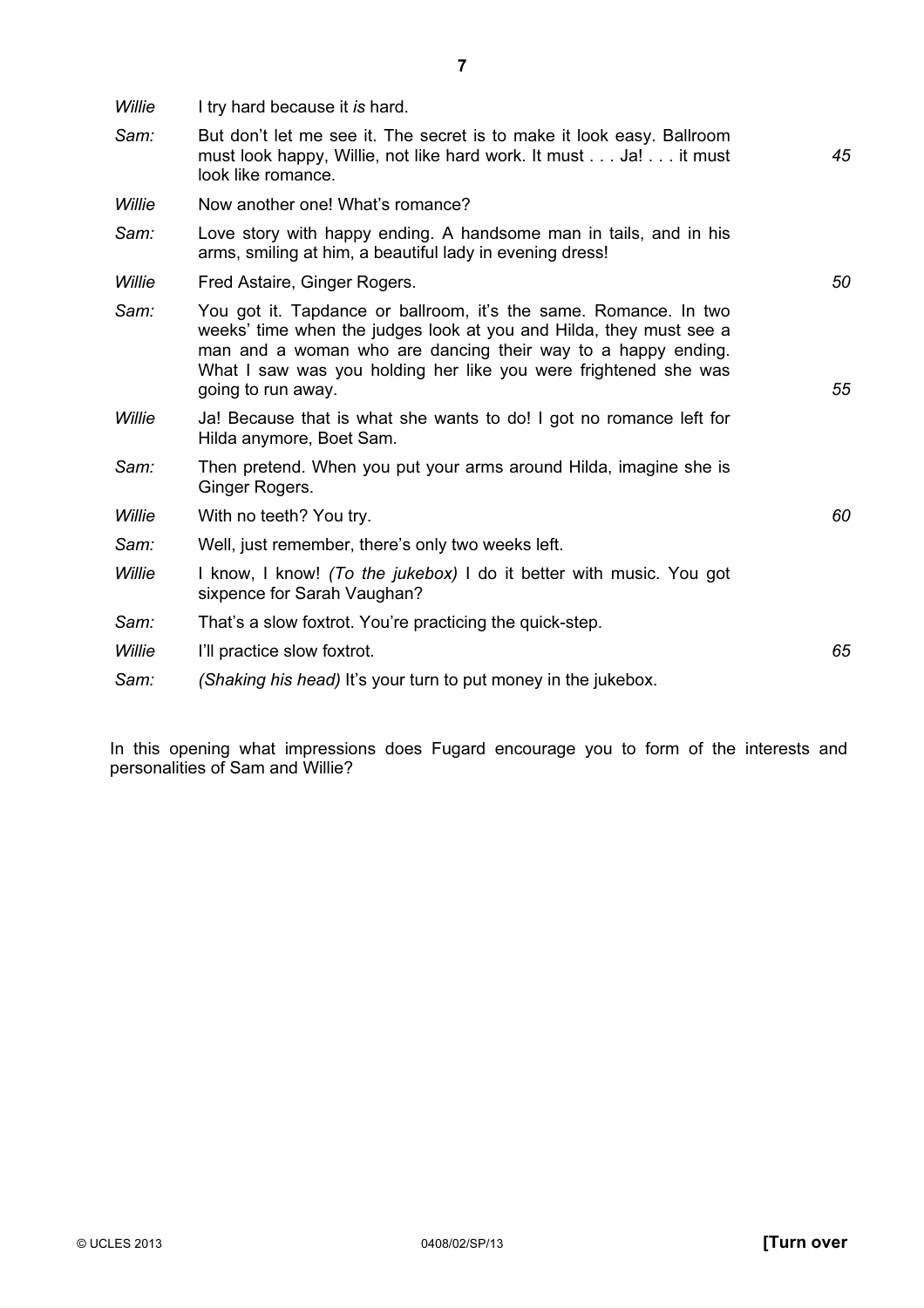# HENRIK IBSEN: An Enemy of the People

4 Read this extract, and then answer the question that follows it:

| Dr. Stockmann:   | Do you imagine that you can silence me and stifle the truth!<br>You will not find it so easy as you suppose. Mr. Aslaksen,<br>kindly take my manuscript at once and print it as a<br>pamphlet-at my expense. I will have four hundred copies-<br>no, five or six hundred. | 5  |
|------------------|---------------------------------------------------------------------------------------------------------------------------------------------------------------------------------------------------------------------------------------------------------------------------|----|
| Aslaksen:        | If you offered me its weight in gold, I could not lend my press<br>for any such purpose, Doctor. It would be flying in the face of<br>public opinion. You will not get it printed anywhere in the<br>town.                                                                |    |
| Dr. Stockmann:   | Then give it me back.                                                                                                                                                                                                                                                     | 10 |
| Hovstad:         | (giving him the MS). Here it is.                                                                                                                                                                                                                                          |    |
| Dr. Stockmann:   | (taking his hat and stick). It shall be made public all the same.<br>I will read it out at a mass meeting of the townspeople. All my<br>fellow-citizens shall hear the voice of truth!                                                                                    |    |
|                  | Peter Stockmann: You will not find any public body in the town that will give you<br>the use of their hall for such a purpose.                                                                                                                                            | 15 |
| Aslaksen:        | Not a single one, I am certain.                                                                                                                                                                                                                                           |    |
| Billing:         | No, I'm damned if you will find one.                                                                                                                                                                                                                                      |    |
| Mrs. Stockmann:  | But this is too shameful! Why should every one turn against<br>you like that?                                                                                                                                                                                             | 20 |
| Dr. Stockmann:   | (angrily). I will tell you why. It is because all the men in this<br>town are old women—like you; they all think of nothing but<br>their families, and never of the community.                                                                                            |    |
| Mrs. Stockmann:  | (putting her arm into his). Then I will show them that an old<br>woman can be a man for once. I am going to stand by you,<br>Thomas!                                                                                                                                      | 25 |
| Dr. Stockmann:   | Bravely said, Katherine! It shall be made public—as I am a<br>living soul! If I can't hire a hall, I shall hire a drum, and parade<br>the town with it and read it at every street-corner.                                                                                |    |
| Peter Stockmann: | You are surely not such an errant fool as that!                                                                                                                                                                                                                           | 30 |
| Dr. Stockmann:   | Yes, I am.                                                                                                                                                                                                                                                                |    |
| Aslaksen:        | You won't find a single man in the whole town to go with you.                                                                                                                                                                                                             |    |
| Billing:         | No, I'm damned if you will.                                                                                                                                                                                                                                               |    |
| Mrs. Stockmann:  | Don't give in, Thomas. I will tell the boys to go with you.                                                                                                                                                                                                               |    |
| Dr. Stockmann:   | That is a splendid idea!                                                                                                                                                                                                                                                  | 35 |
| Mrs. Stockmann:  | Morten will be delighted; and Ejlif will do whatever he does.                                                                                                                                                                                                             |    |
| Dr. Stockmann:   | Yes, and Petra! — and you too, Katherine!                                                                                                                                                                                                                                 |    |
| Mrs. Stockmann:  | No, I won't do that; but I will stand at the window and watch<br>you, that's what I will do.                                                                                                                                                                              |    |
| Dr. Stockmann:   | (puts his arms round her and kisses her). Thank you, my<br>dear! Now you and I are going to try a fall, my fine gentlemen!                                                                                                                                                | 40 |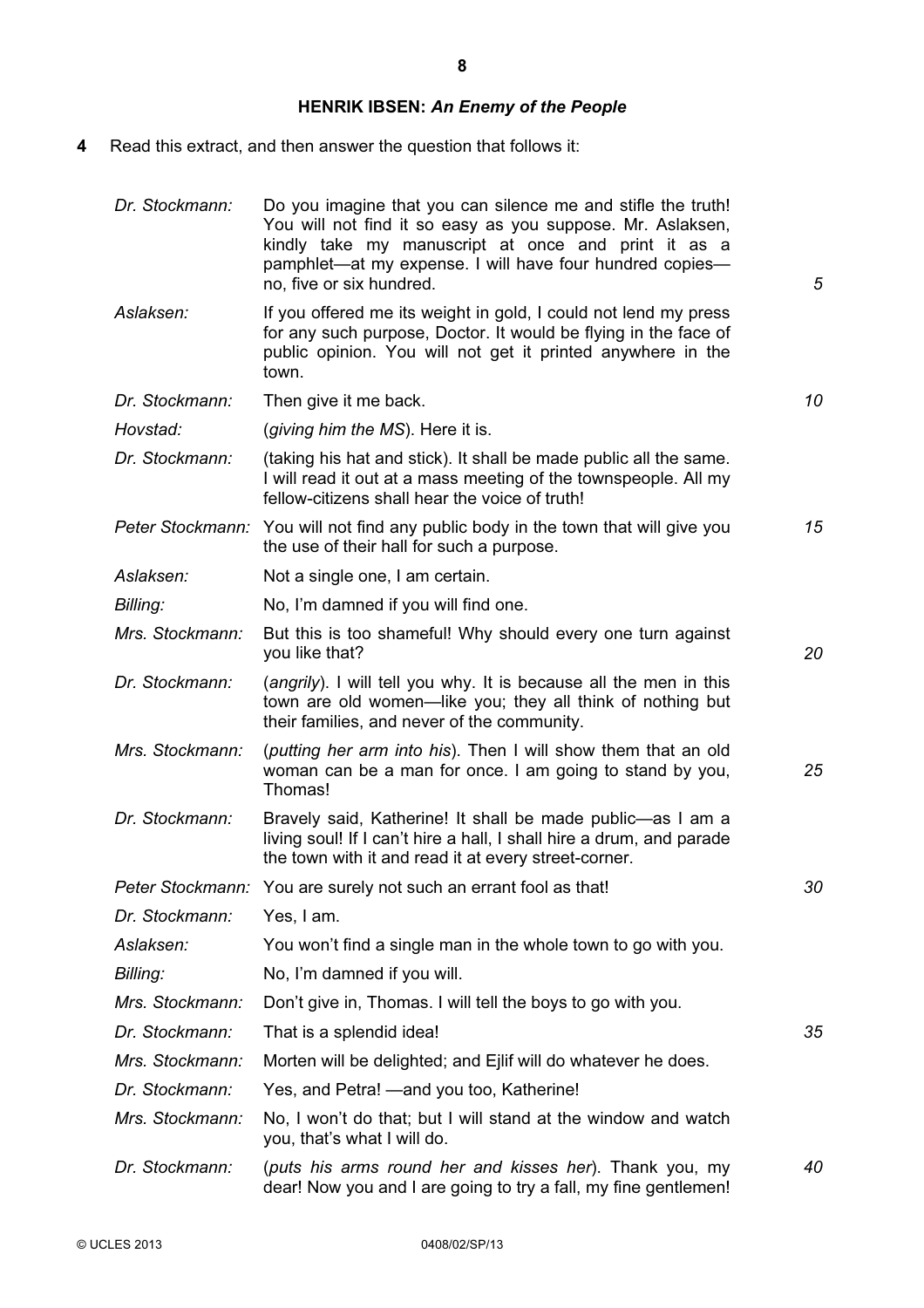I am going to see whether a pack of cowards can succeed in gagging a patriot who wants to purify society! (He and his wife go out by the street door.)

Peter Stockmann: (shaking his head seriously). Now he has sent her out of her senses, too.

45

Explore the ways in which Ibsen makes this such a dramatic moment in the play.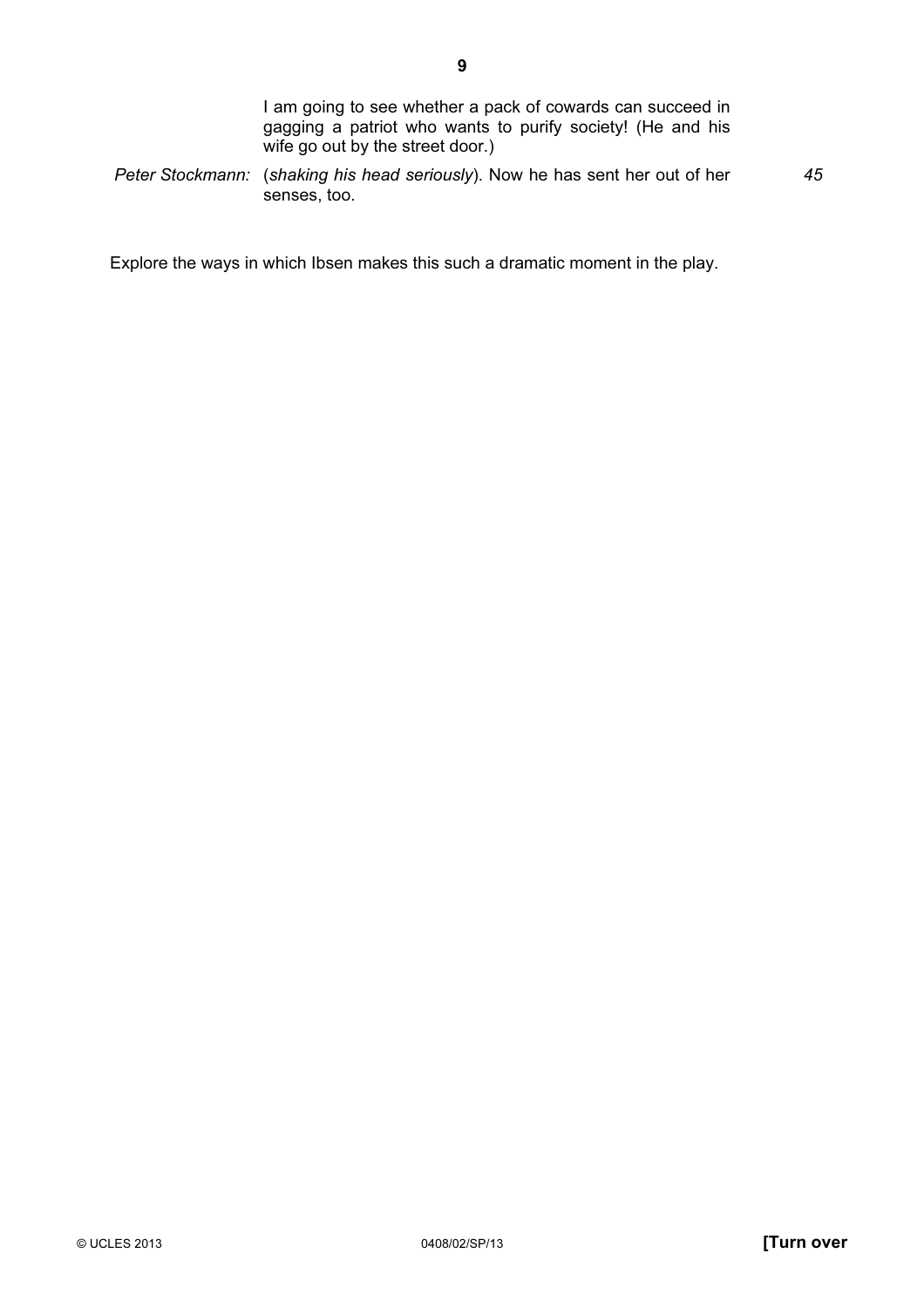# DALENE MATTHEE: Fiela's Child

# 5 Read this extract, and then answer the question that follows it:

| 'You little rascal!' he cried. 'Where the hell do you think you're going?' First<br>the child had been startled, and then he turned round and started running. It left<br>him no choice, he had to go after the little fool. But as he was running, he took<br>the ox rein from his shoulder, unrolled it and took one end in each hand so that<br>there was a long piece of slack in the middle. When the scoundrel looked round<br>the third time, he was on him and he threw the loop neatly round his body and his<br>arms and pulled him down like a calf. | 5  |
|-----------------------------------------------------------------------------------------------------------------------------------------------------------------------------------------------------------------------------------------------------------------------------------------------------------------------------------------------------------------------------------------------------------------------------------------------------------------------------------------------------------------------------------------------------------------|----|
| 'You rotten little sod!' he shouted, out of breath. 'Just try running away now!'<br>'Please, master! Please, master!'                                                                                                                                                                                                                                                                                                                                                                                                                                           |    |
| 'What?' It was more than a man could take. Your own flesh and blood<br>calling you master like a Coloured! Lord knew, he had not been that angry in<br>years. He took the one end of the ox rein and wound it round the wriggling body<br>while he hit him with the other end. 'What did you say?'                                                                                                                                                                                                                                                              | 10 |
| 'Please! Please! It hurts!'<br>'Please who?' With every lash the wretch screamed and struggled harder.<br>'Please who?'                                                                                                                                                                                                                                                                                                                                                                                                                                         | 15 |
| 'Please, uncle!'<br>'Uncle?' A man could not take that either. He would beat it out of him if it<br>was the last thing he did for him. "Please who?" The end of the rein he was<br>holding him with cut into his hand but still the boy would not give in. 'I'll beat you<br>dead!                                                                                                                                                                                                                                                                              | 20 |
| 'Please! Please!'<br>'Who am I?'<br>'I don't know.<br>'You don't know?                                                                                                                                                                                                                                                                                                                                                                                                                                                                                          | 25 |
| 'I don't know.' But his giving in was near, he had started to cry.<br>'I'm your pa! That's who I am! Say it! Say who I am!' He was as tough as a<br>piece of ironwood. 'Say who I am!'                                                                                                                                                                                                                                                                                                                                                                          |    |
| 'Pa.'<br>'Who's your ma?'<br>'Ma.'<br>'Who are your brothers?'                                                                                                                                                                                                                                                                                                                                                                                                                                                                                                  | 30 |
| 'Willem and Kristoffel.'<br>'Who's your sister?'<br>'The girl.'<br>'What's her name?'                                                                                                                                                                                                                                                                                                                                                                                                                                                                           | 35 |
| 'Nina.'<br>For every answer he gave him a lash. 'And who are you?'<br>'Benja-Lukas.'                                                                                                                                                                                                                                                                                                                                                                                                                                                                            |    |
| 'Lukas who?'<br>'I don't know.'<br>'Lukas van Rooyen. Say it!'<br>'Lukas van Rooyen.'                                                                                                                                                                                                                                                                                                                                                                                                                                                                           | 40 |
| 'Will you stop your nonsense now?'<br>'Yes.'<br>'Yes who?'<br>'Yes, Pa.'                                                                                                                                                                                                                                                                                                                                                                                                                                                                                        | 45 |
| The child had worn him out. He could not let go of him, for how could he<br>catch him again in the dark? So he tied him up with the ox rein and left just<br>enough slack round his legs to allow him to take a small step at a time. Then he                                                                                                                                                                                                                                                                                                                   | 50 |

enough slack round his legs to allow him to take a small step at a time. Then he lit the lantern and made the rascal walk home in front of him.

Barta was horrified of course.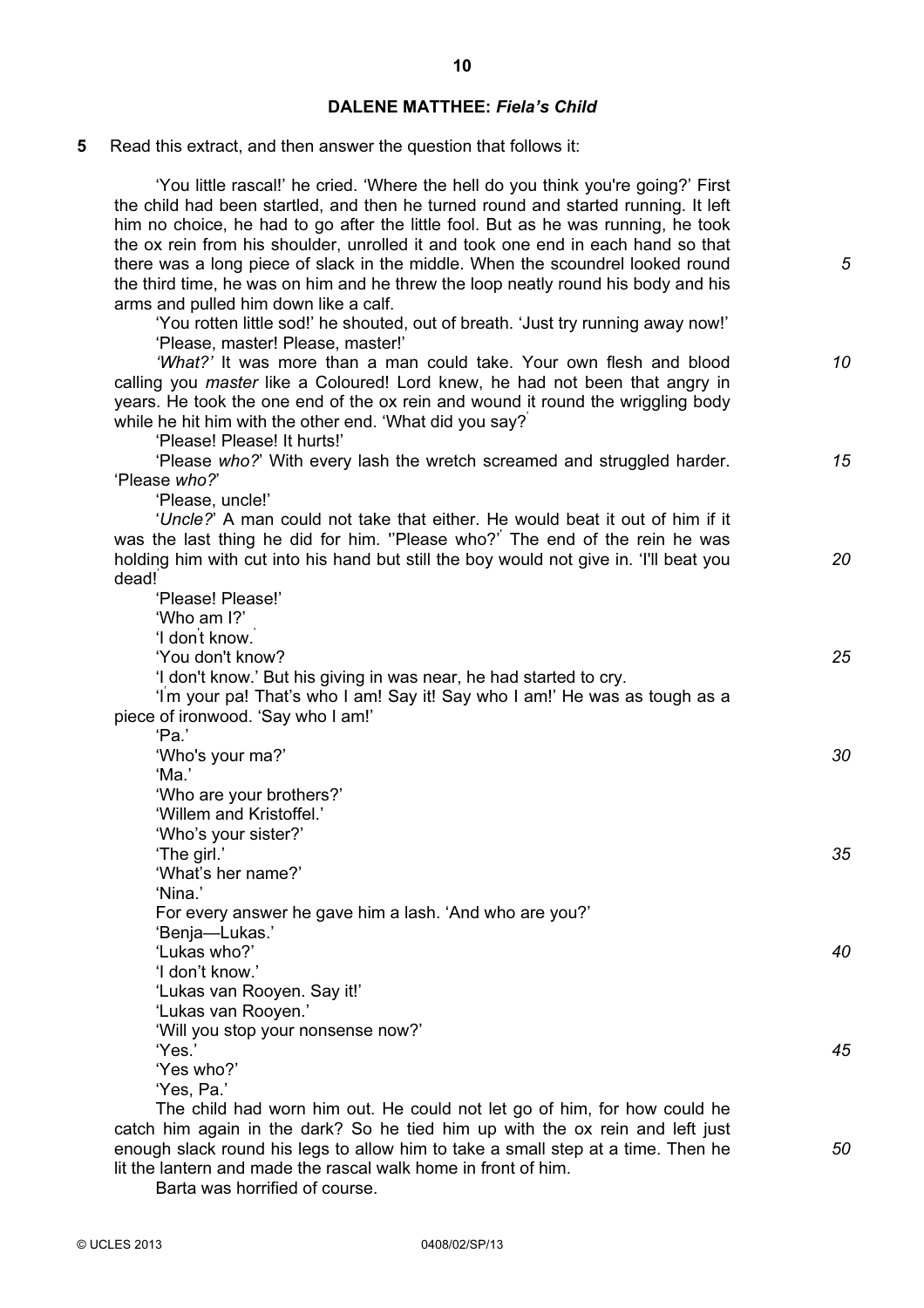'There was no time to look where I was hitting, woman! The blighter was as stubborn as a devil!'

 But the weal across his face, Elias?' she asked, frightened. If the forester sees it and tells the magistrate, you'll be in trouble.'

In what ways does Matthee make this such a powerful moment in the novel?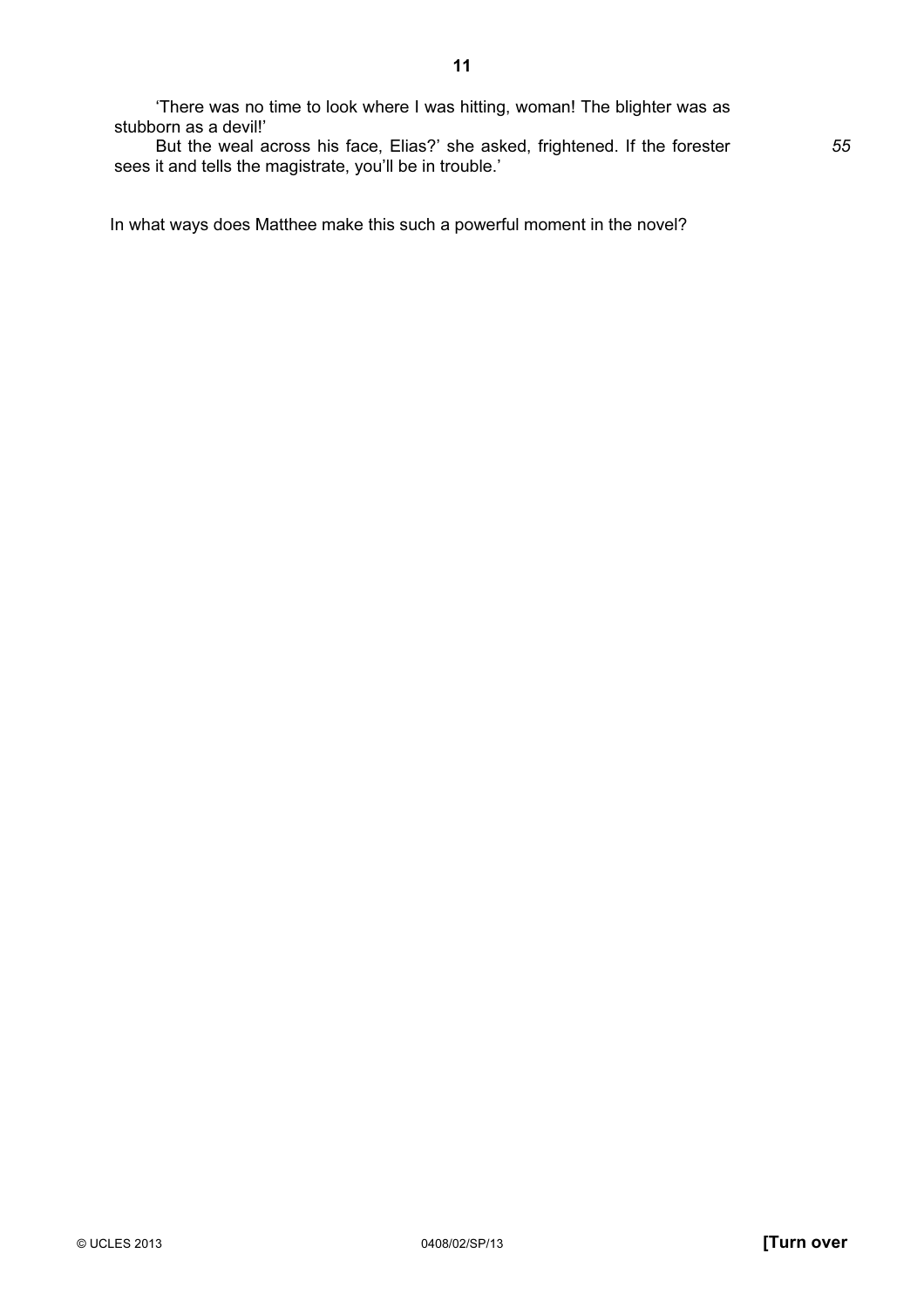#### YUKIO MISHIMA: The Sound of Waves

#### 6 Read this extract, and then answer the question that follows it:

 Immediately after lunch Shinji began getting ready to go out again. Seeing him going out into the storm for a second time, the mother paused in her dishwashing to stare fixedly after him. But she did not venture to ask where he was going: there was something about her son's back that warned her to keep silent. How she regretted she had not had at least one daughter, who would always have been at home to help with the housework. . . .

 Men go out fishing. They board their coasting ships and carry cargo to all sorts of ports. Women, not destined for that wide world, cook rice, draw water, gather sea-weed, and when summer comes dive into the water, down to the sea's deep bottom. Even for a mother who was a veteran among diving women this twilight world of the sea's bottom was the world of women. . . .

 All this she knew. The interior of a house dark even at noon, the somber pangs of childbirth, the gloom at the bottom of the sea—these were the series of interrelated worlds in which she lived her life.

 The mother remembered one of the women of the summer before last, a widow like herself, a frail woman still carrying a nursing child. The woman had come up from diving for abalone, and had suddenly fallen unconscious as she stood before the drying-fire. She had turned up the whites of her eyes, bitten her blue lips, and dropped to the ground. When her remains were cremated at twilight in the pine grove, the other diving women had been filled with such grief that they could not stand, but squatted on the ground, weeping.

 A strange story had been told about that incident, and some of the women had become afraid to dive any more. It was said that the dead woman had been punished for having seen a fearful something at the bottom of the sea, a something that humans are not meant to see. **25** and the set of the set of the set of the set of the set of the set of the set of the set of the set of the set of the set of the set of the set of the set of the set of the

Shinii's mother had scoffed at the story and had dived to greater and greater depths to bring up the biggest catches of the season. She had never been one to worry about unknown things. . . .

 Even such recollections as these could not dent her natural cheerfulness: she felt boastful about her own good health, and the storm outside quickened her feeling of well-being, just as it had her son's.

 Finishing the dishwashing, she opened wide the skirts of her kimono and sat down with her bare legs stretched out in front of her, gazing at them earnestly in the dim light from the creaking windows. There was not a single wrinkle on the sunburnt, well-ripened thighs, their wonderfully rounded flesh all but gleaming with the color of amber.

 "Like this, I could still have four or five children more." But at the thought her virtuous heart became filled with contrition.

 Quickly tidying her clothing, she bowed before her husband's memorial tablet.  $40$ 

 In what ways does Mishima convey to you in this passage a striking impression of Shinji's mother and her life?

© UCLES 2013 0408/02/SP/13

10

15

20

5

30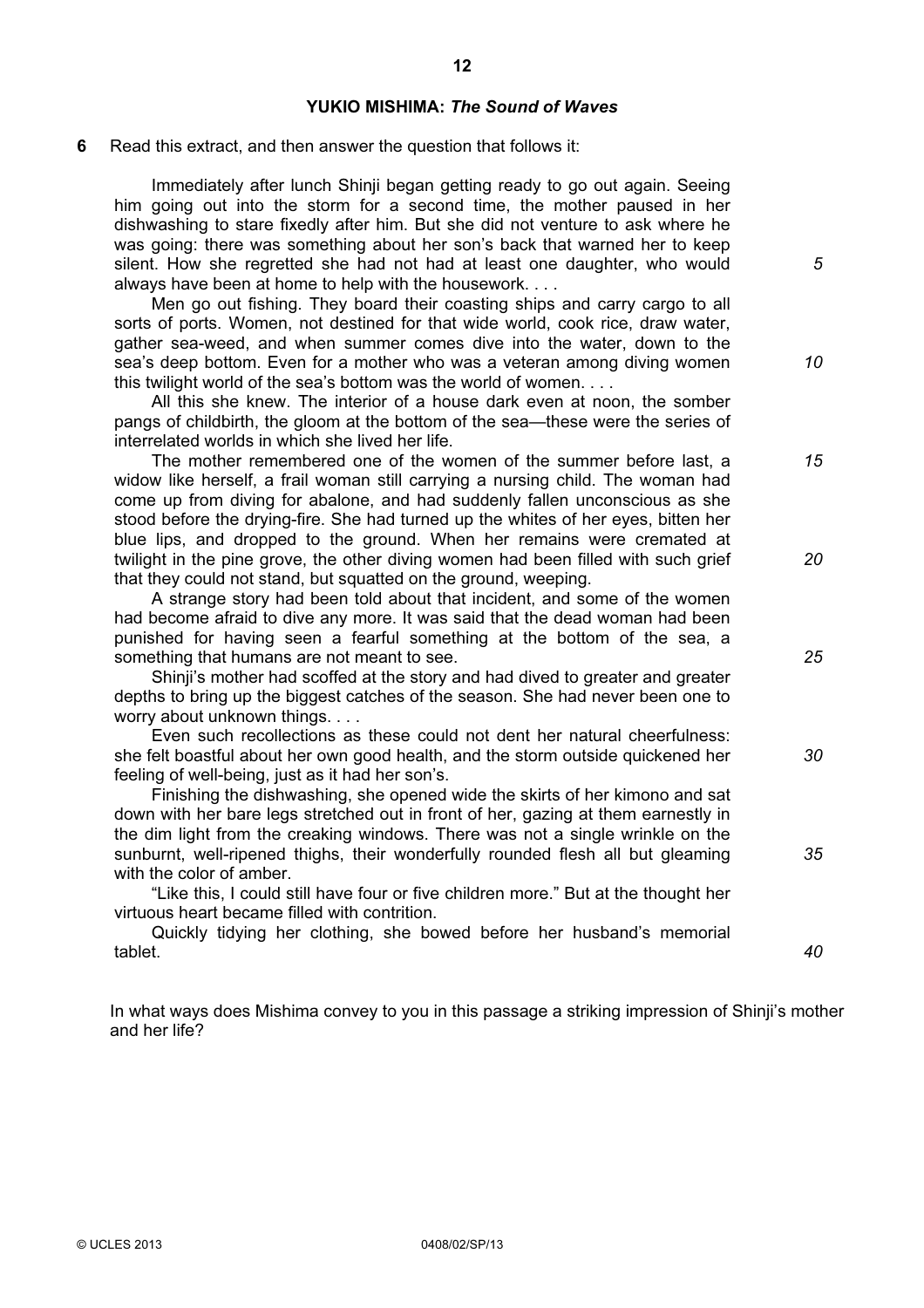### Section B

Answer one question from this section.

## Remember to support your ideas with details from the writing.

### JEAN ANOUILH: Antigone

7 Explore one moment in the play where Anouilh makes you feel sympathy for Creon.

## ANITA DESAI: Games at Twilight and Other Stories

8 In what ways does Desai vividly portray the unequal relationship between the artist and his possible buyers in Sale?

## ATHOL FUGARD: "Master Harold"… and the Boys

9 A spoilt and arrogant teenager A misunderstood young man

Which of these two views is closer to your own view of Hally?

## HENRIK IBSEN: An Enemy of the People

10 Explore the ways in which Ibsen makes Morten Kiil such an unpleasant character.

## DALENE MATTHEE: Fiela's Child

11 Choose one moment in the novel you find particularly dramatic, and explore the ways in which Matthee makes it so dramatic. (Do NOT use the extract in Question 5 when answering this question.)

## YUKIO MISHIMA: The Sound of Waves

12 Explore two moments in the novel where Mishima vividly portrays the power of nature. Support your ideas with detail from the novel.